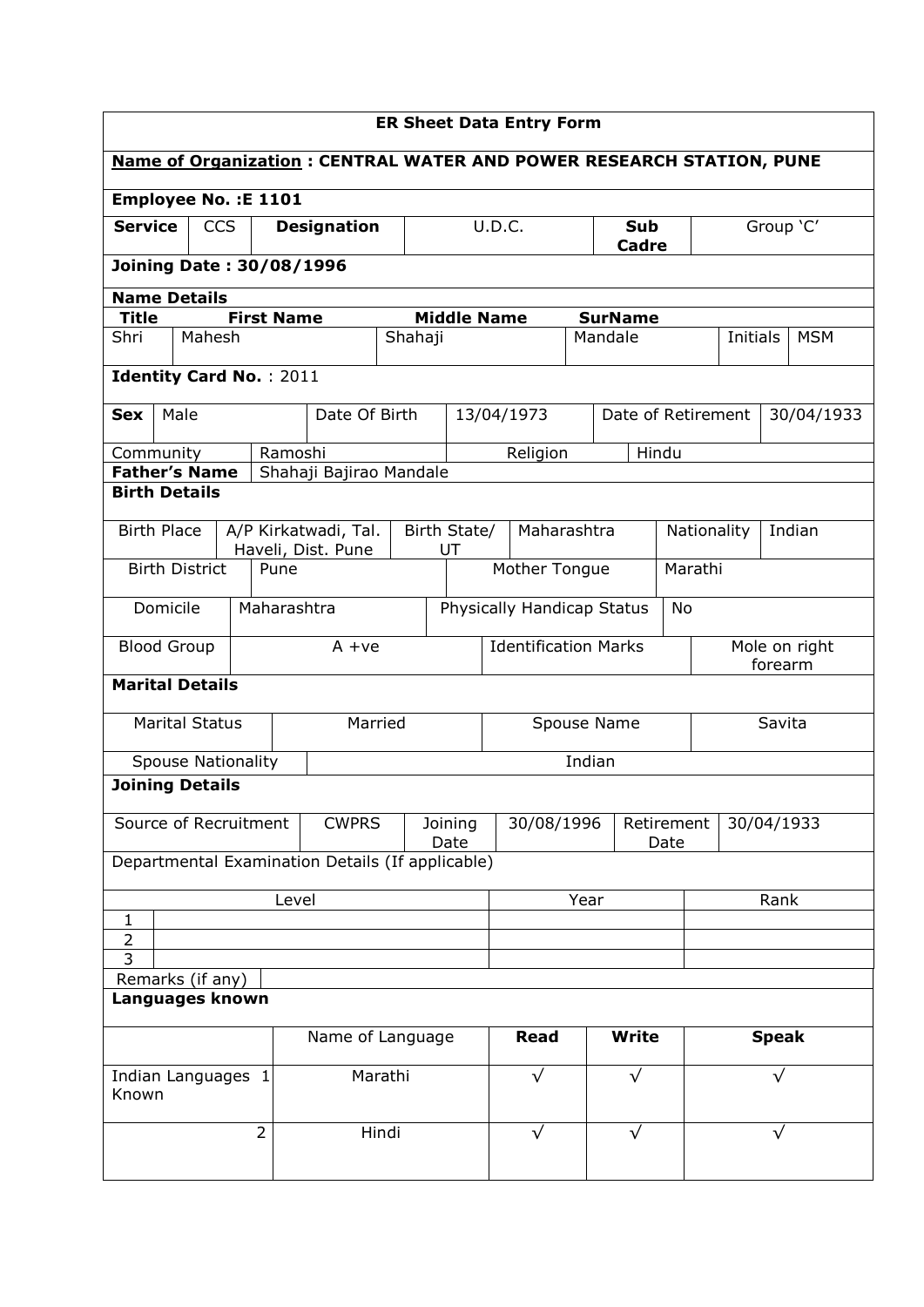| Foreign Languages<br>Known 1 |  |  |
|------------------------------|--|--|
|                              |  |  |
|                              |  |  |
|                              |  |  |
|                              |  |  |
|                              |  |  |

## Details of deputation (if applicable)

| Name of the Office | Post held at that<br>time in parent office | Name of post<br>(selected for<br>deputation | Period of deputation |      |  |
|--------------------|--------------------------------------------|---------------------------------------------|----------------------|------|--|
|                    |                                            |                                             | Since                | From |  |
| ΝA                 | ΝA                                         |                                             |                      |      |  |

## Details of Foreign Visit

| SI.<br>No. | Place of Visit | Date of<br>visit | Post held at<br>that time | Whether it<br>is a<br>personal or<br>official visit | Details of visit |
|------------|----------------|------------------|---------------------------|-----------------------------------------------------|------------------|
|            | ΝA             |                  |                           |                                                     |                  |

## Transfer/Posting Detail (if applicable)

| Place                                   |            | Period of posting                      |  |                                                                                                           |  |  |
|-----------------------------------------|------------|----------------------------------------|--|-----------------------------------------------------------------------------------------------------------|--|--|
|                                         | Since      |                                        |  | From                                                                                                      |  |  |
|                                         |            |                                        |  |                                                                                                           |  |  |
|                                         |            |                                        |  | Qualification (Use extra photocopy sheets for multi qualifications, experience, training, awards details) |  |  |
| Qualification                           | Discipline |                                        |  | Specialization 1                                                                                          |  |  |
| 10 <sub>th</sub>                        |            |                                        |  |                                                                                                           |  |  |
| Year                                    | Division   | CGPA/ % Marks                          |  | Specialization 2                                                                                          |  |  |
| 1989                                    |            | 44.0 %                                 |  |                                                                                                           |  |  |
| Institution                             | University | Place                                  |  | Country                                                                                                   |  |  |
| Yashwant Vidyalay,<br>Khadakwasla, Pune | Pune       | Pune                                   |  | India                                                                                                     |  |  |
| <b>Experience</b>                       |            |                                        |  |                                                                                                           |  |  |
| <b>Type of Posting</b>                  |            | <b>Level</b>                           |  |                                                                                                           |  |  |
| Permanent                               |            | Group 'C'                              |  |                                                                                                           |  |  |
| <b>Designation</b>                      |            | <b>Present Position</b>                |  |                                                                                                           |  |  |
| U.D.C.                                  |            | U.D.C.                                 |  |                                                                                                           |  |  |
| Ministry                                |            | <b>Department</b>                      |  |                                                                                                           |  |  |
| Ministry of Water Resources, Ganga      |            | Central Water & Power Research Station |  |                                                                                                           |  |  |